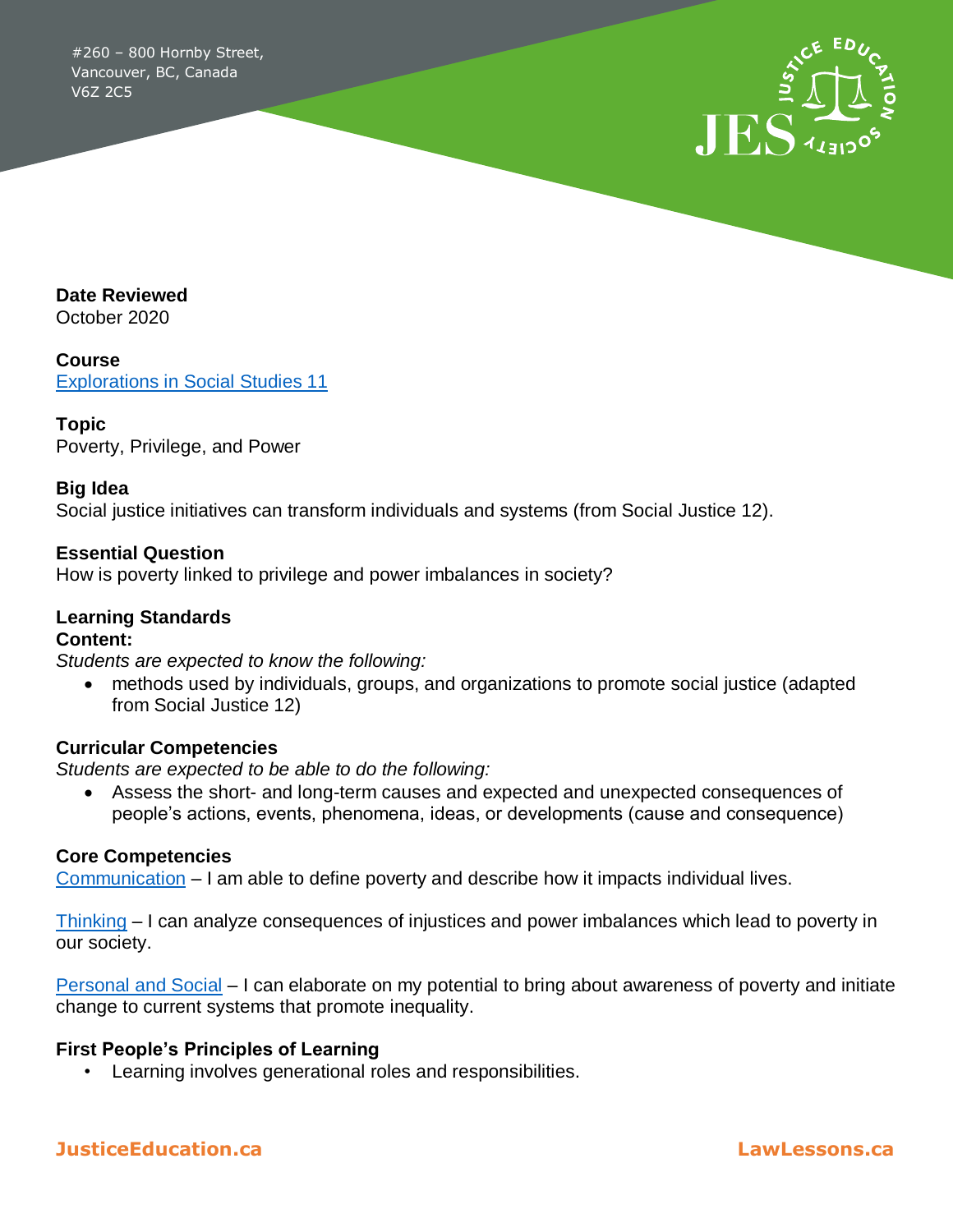# **Introduction**

- Distribute the "Being Poor Is" handout. Have students discuss statements in groups, and then add 5 statements to the list. Have groups share their statements with the class.
- Ask the students to answer the following question with a Yes or No response: "It is my responsibility to address poverty, whether I have experienced it or not". You could use [www.menti.com](http://www.menti.com/) or [www.padlet.com](http://www.padlet.com/) to receive anonymous responses. Alternatively, students can write YES or NO on a piece of paper and hold it up. Reveal the number of Yes and No responses.
- Engage students in a discussion of why they feel poverty is or it is not their responsibility. This could be a debate or a [fishbowl activity.](https://www.tolerance.org/classroom-resources/teaching-strategies/community-inquiry/fishbowl#:~:text=Fishbowl%20is%20a%20strategy%20for,the%20discussion%20and%20take%20notes.)

# **Pre-Assessment**

Ask the class the following questions to gage their current understanding of the realities of poverty:

- How do you define poverty?
- What do we know about the causes of poverty?
- What are the best ways to reduce poverty?

# **Interactive Learning Activities**

Part 1: Poverty

- Explain that the causes and consequences of poverty are complex and inter-related.
- Show the "Poverty Presentation" by Adrienne Montani. These PowerPoint slides outline the causes and consequences of poverty, and highlight the activism undertaken to address this issue in B.C.
- Using a **Think-Pair-Share** strategy, ask students which facts from the slides stood out the most for them.
- Draw attention to the campaign by First Call to repeal Section 43 of the Criminal Code in terms of its relation to Child Labour Standards (to end physical punishment). Ask: "How is Section 43 especially problematic for a child in poverty?" *(For example, a child who needs to work to support the family might be afraid to report an abusive situation at work.)*
- [Exit Slip](http://www.theteachertoolkit.com/index.php/tool/exit-ticket) What is the most surprising thing you learned about poverty?

Part 2: Measuring Poverty

 Explain that poverty can be measured in different ways. *Absolute Poverty* is when household income is below a certain level, which makes it impossible for the person or family to meet basic needs of life including food, housing, safe drinking water, healthcare, etc. *Relative* 

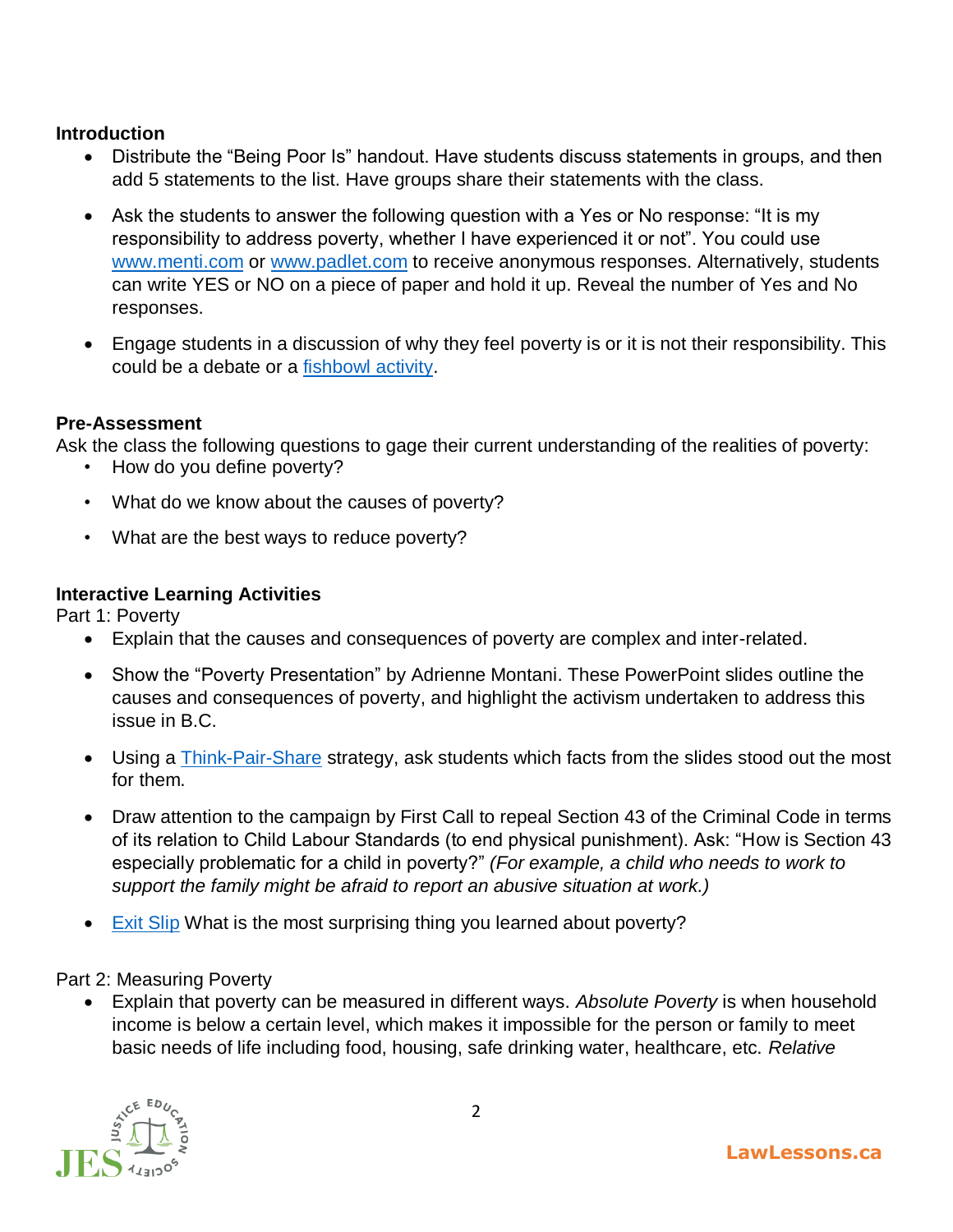*Poverty* is when a person or family cannot enjoy the same standard of life as everyone else in the country including internet access, clean clothes, a safe home, or even education.

- Explain that Canada's poverty line is based on the [Market Basket Measure.](https://www150.statcan.gc.ca/n1/pub/75f0002m/75f0002m2019009-eng.htm) This is the cost of food, clothing, housing, transportation, and other items for individuals and families representing a modest, basic standard of living.
- Handout the "Market Basket Measure" sheet and have student calculate a monthly budget. Encourage them to consider what they would have to give up if they lived at this definition of the poverty line.
- Provide students with access to the article [3.2 Million Canadians Living in Poverty.](https://globalnews.ca/news/6590433/statistics-canada-poverty-report-2020/)
- Have students read the article and summarize it using the *"*Article Summary Sheet*"*

#### Part 3: Privilege and Power

- Explain that power and privilege are often unearned, and while we are in a society that tells us the value of hard work will pay off, there are systemic issues that need to be accounted for.
- Have students participate in the Privilege for Sale activity:
	- o Divide students into small groups of 3-4 and provide groups with the "List of Privileges for Sale".
	- $\circ$  Explain that for the purposes of this activity we all exist in a world without these privileges. Groups will have an opportunity to buy specific privileges at a price of \$100 each. Each group will receive money to buy the privileges, and each group must decide which privileges to buy.
	- o Provide each group with a random dollar amount ranging from \$100-\$900. Allow groups time to come to consensus about which privileges they would like to buy. They can mark on their sheet which ones they
- Debrief the activity by asking:
	- o What was this activity like/what did it make you feel?
	- o Was it difficult to pick out which privileges to buy?
	- o Was this activity different for groups than had more money compared to those who had less?
	- o Which privileges surprised you or caught you off guard on this list? Why?
	- o Are there any items that you would like to discuss more or that you found particularly interesting?

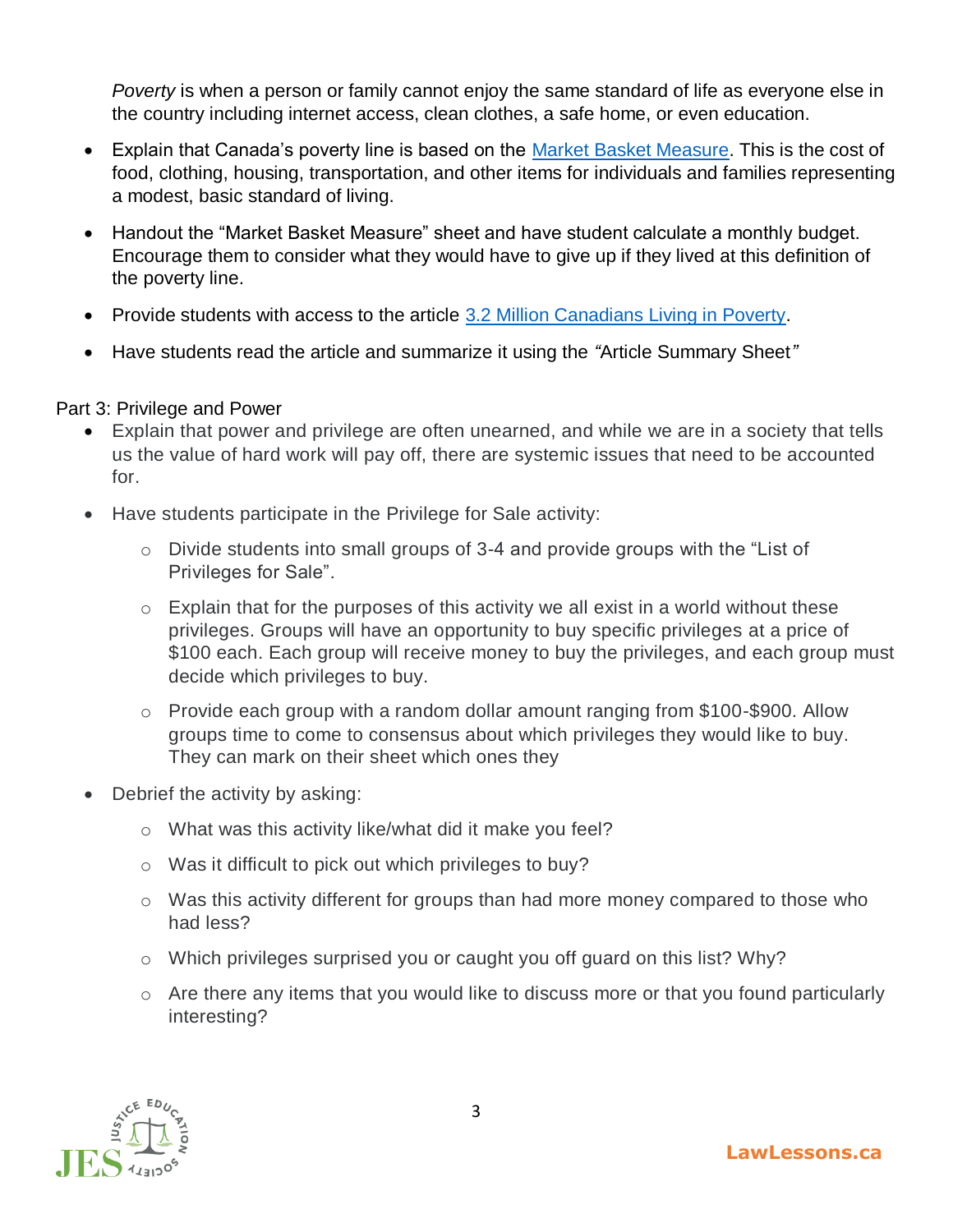- Point out that in Canada people who live in poverty are more likely to be Aboriginal people, queer and trans people, persons with disabilities, recent immigrants and refugees, single mothers and single senior women.
- [Exit slip:](http://www.theteachertoolkit.com/index.php/tool/exit-ticket) What is the relationship between privilege and poverty? How can we address the needs of those most likely to be living in poverty?

# Part 4: Poverty Reduction

- Show the video [Thinking Upstream](https://www.youtube.com/watch?v=0vOwn_WXs3U&feature=emb_logo) (1:14) by the BC Poverty Reduction Coalition.
- Explain that by downstream, we mean giving help to those who are in need. We might donate to a food bank or support a charity to try to reduce the consequences of poverty such as hunger and homelessness.
- Explain that by upstream, we mean preventing poverty by dealing with its causes. For example, governments can introduce policies to keep people out of poverty. In 2019, the Government of Canada created the [Poverty Reduction Act.](https://www.canada.ca/en/employment-social-development/programs/results/poverty-reduction.html) This Act has the goal of reducing poverty in Canada by 50% by 2030.
- Have students explore Statistic Canada's [Dimensions of Poverty Hub](https://www.statcan.gc.ca/eng/topics-start/poverty) to see how Canada is doing with its goals to reduce poverty in Canada.
- Ask: What is Canada doing to reduce poverty? What areas are improving? What do we still need to work on?

#### **Post-Assessment**

o Have students complete the "Reflection".

#### **Extension Activities**

- Students can write letters to their MP or MLA about changes in policy that they would like to see to address homelessness, childcare, poverty, and equity issues in their community.
- Students can join existing campaigns to reduce poverty and inequality.

# **Additional Resources:**

"B.C. Child Poverty Report Card." 2020. *First Call: BC Child and Youth Advocacy Coalition.*  [www.Still1in5.ca](http://www.still1in5.ca/)

B.C. Poverty Reduction Coalition. [n.d.] "Digital Justice for BC."

<http://bcpovertyreduction.ca/>

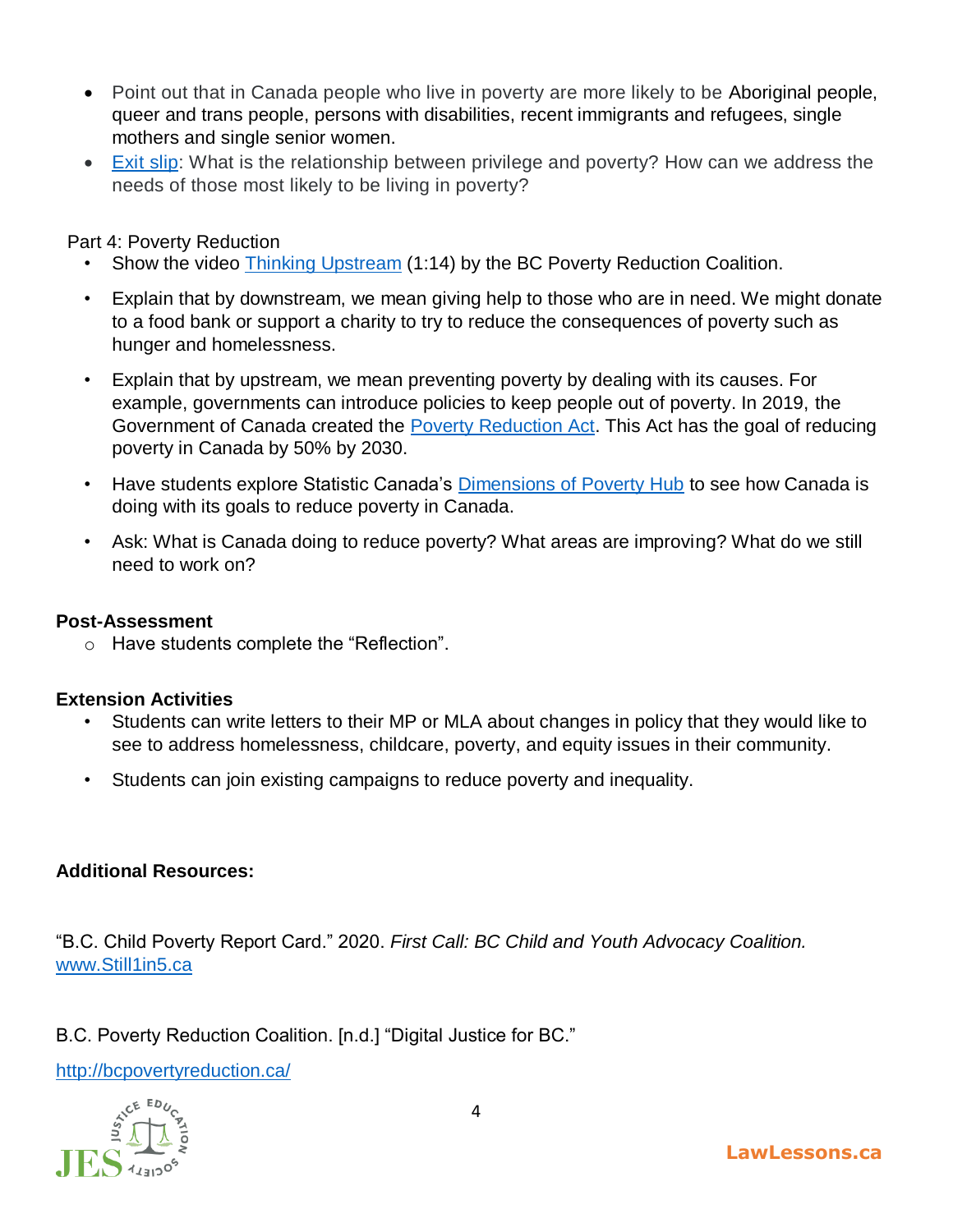B.C. Poverty Reduction Coalition. [n.d.] "For Schools: Get Involved."

[http://bcpovertyreduction.ca/learn](http://bcpovertyreduction.ca/learn-more/school-resources/)*-more/school-resources/* 

Borgen Project. 2016. "What Are the Causes of Poverty?"

<https://borgenproject.org/what-causes-global-poverty/>

Borovoy, Amy Erin. 2013. "5-Minute Film Festival: Teaching Kids about Global Poverty." December 6. *George Lucas Educational Foundation*.

https://ww*[w.edutopia.org/blog/film-festival-poverty-education-lessons](https://www.edutopia.org/blog/film-festival-poverty-education-lessons)* 

Canada Without Poverty. 2020. "Just the Facts."

<http://www.cwp-csp.ca/poverty/just-the-facts/>

Canadian Teachers' Federation. 2014. "Poverty, What is it? A Discussion Booklet for Students in Grades 5 to 8." Ottawa, On. [https://www.imagine-action.ca/Documents/KTP/Poverty-Discussion-](https://www.imagine-action.ca/Documents/KTP/Poverty-Discussion-Booklet.pdf)[Booklet.pdf](https://www.imagine-action.ca/Documents/KTP/Poverty-Discussion-Booklet.pdf)

First Call: BC Child and Youth Advocacy Coalition. [n.d]. [www.Firstcallbc.org](http://www.firstcallbc.org/)

First Call: BC Child and Youth Advocacy Coalition. 2020. "BC Child Poverty Maps." Vancouver, B,C. <https://still1in5.ca/poverty-maps/>

First Call: BC Child and Youth Advocacy Coalition. 2020 "Fostering Change: Youth Will Change the System." [www.Fosteringchange.ca](http://www.fosteringchange.ca/)

Hosking, Kylie and Cameron Tero. 2013. "What Matters Most? Exploring Poverty with Upper Primary Students." *Australia: One World*. Centre. [https://www.globaleducation.edu.au/verve/\\_resources/What\\_Matters\\_Most\\_-\\_web\\_file.pdf](https://www.globaleducation.edu.au/verve/_resources/What_Matters_Most_-_web_file.pdf)

Keep the Promise Canada. 2014. "What Child Poverty Means to Kids". [Ottawa, ON.] <https://www.youtube.com/watch?v=iSja87uClLc>



**LawLessons.ca**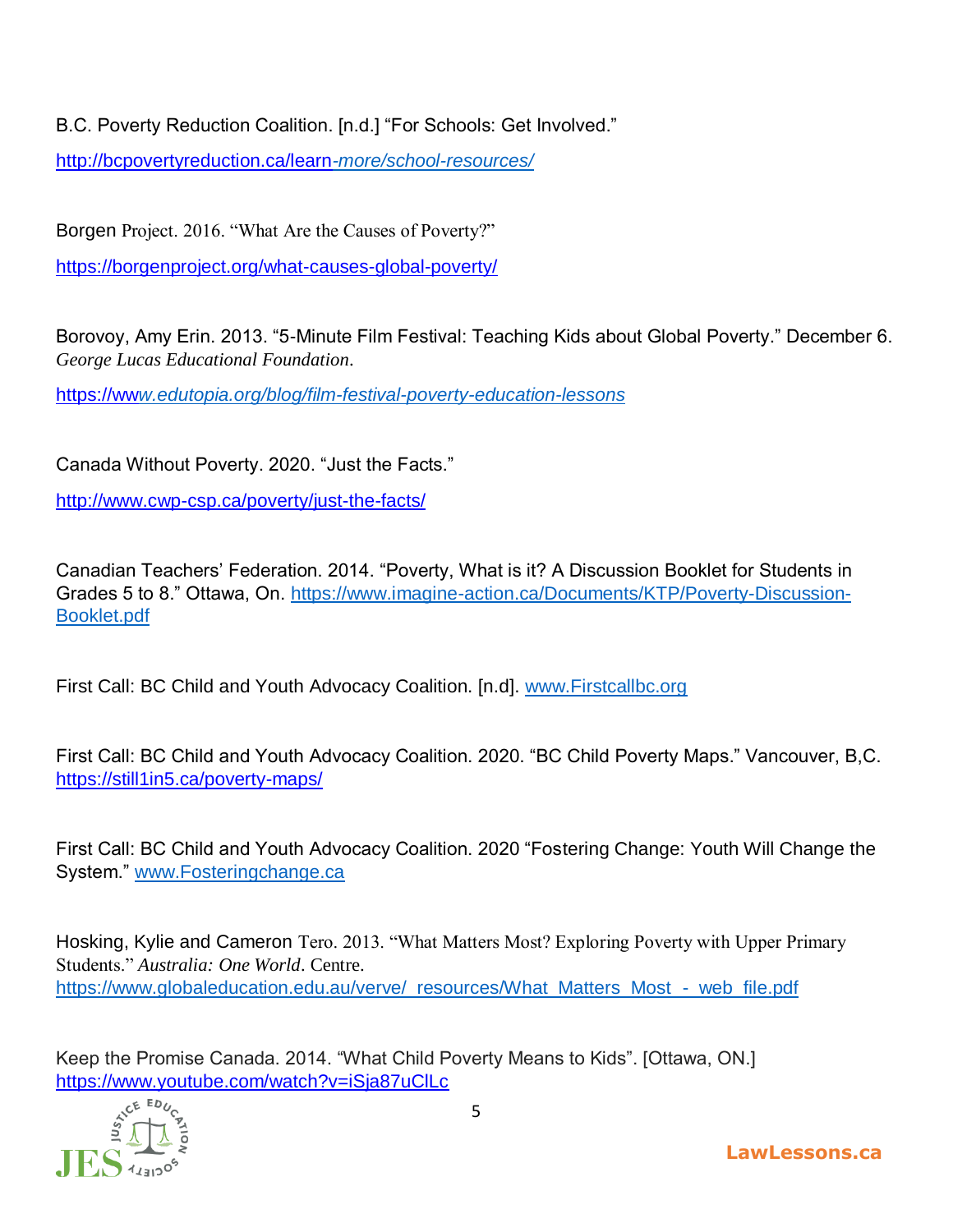*Khan Academy. [n.d.]. "Global inequality."* 

https:/*[/www.khanacademy.org/test-prep/mcat/social-inequality/social-class/v/global-inequality](https://www.khanacademy.org/test-prep/mcat/social-inequality/social-class/v/global-inequality)* 

"Living Wage for Families Campaign." [n.d.] [www.Livingwageforfamilies.ca](http://www.livingwageforfamilies.ca/)

Morris, Toby. 2015. "The Pencilsword: On A Plate." *Radio New Zealand.* <https://www.rnz.co.nz/news/the-wireless/373065/the-pencilsword-on-a-plate>

Numbeo. 2020. "Cost of Living."<http://www.numbeo.com/cost-of-living/>

Ottawa Catholic School Board. [n.d.] "Keep the Promise." Ottawa, ON. <http://www.keepthepromise.ca/wp-content/uploads/2016/03/Keep-the-PromiseA-Call-to-Action.pdf>

"Privilege for Sale." [n.d.] *The Safe Zone Project*.

<https://thesafezoneproject.com/activities/privilege-for-sale/>

Serajuddin, Umar and Nobuo Yoshida. 2016. "The World is Aiming to Halve Extreme Poverty by 2030 – but What Does that Actually Mean?" *World Economic Forum.*

[https://www.weforum.org/agenda/2016/07/the-world-is-aiming-to-halve-extreme-poverty-by-2030-but](https://www.weforum.org/agenda/2016/07/the-world-is-aiming-to-halve-extreme-poverty-by-2030-but-what-does-that-actually-mean)[what-does-that-actually-mean](https://www.weforum.org/agenda/2016/07/the-world-is-aiming-to-halve-extreme-poverty-by-2030-but-what-does-that-actually-mean) 

Shiman, David. 1999. "A Human Rights Perspective." Minneapolis, MN: University of Minnesota, Human Rights Resource Center

<http://hrlibrary.umn.edu/edumat/hreduseries/tb1b/Section2/activity2.html>

Statistics Canada. 2020. "Dimensions of Poverty Hub."

<https://www.statcan.gc.ca/eng/topics-start/poverty>

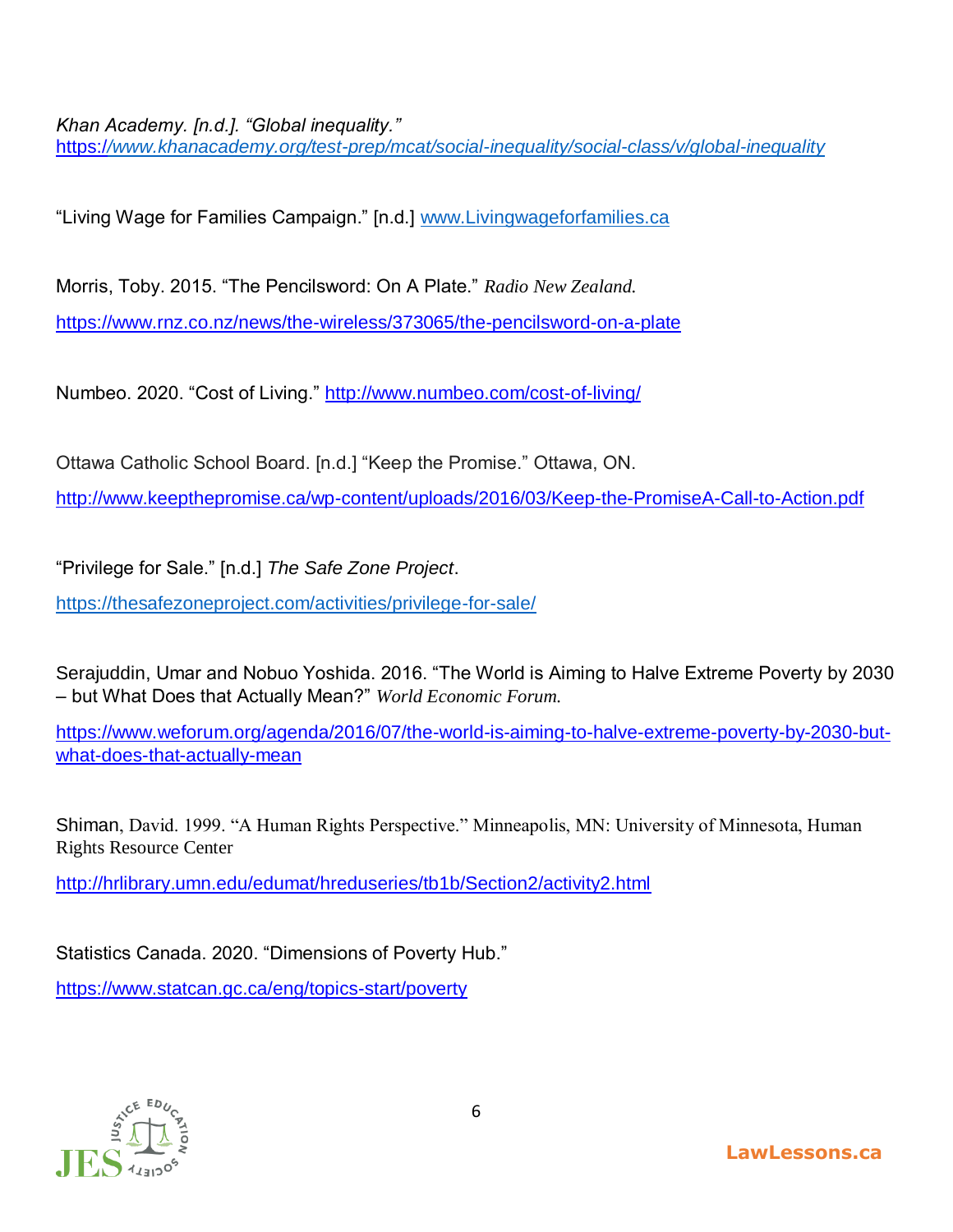### **Materials and Resources:**

#### **"Being Poor Is…" Statements**

Being poor is knowing exactly how much everything costs.

Being poor is hoping the toothache goes away.

Being poor is knowing your kid goes to friends' houses but never has friends over to yours.

Being poor is coming back to the car with your children in the back seat, clutching that box of cereal you just bought and trying to think of a way to make the kids understand that the box has to last.

Being poor is hoping your kids don't have a growth spurt.

Being poor is stealing meat from the store, frying it up before your mom gets home and then telling her she doesn't have make dinner tonight because you're not hungry anyway.

Being poor is not enough space for everyone who lives with you.

Being poor is feeling the glued soles tear off your supermarket shoes when you run around the playground.

Being poor is thinking \$8 an hour is a really good deal.

Being poor is an overnight shift under florescent lights.

Being poor is people angry at you just for walking around in the mall.

Being poor is not taking the job because you can't find someone you trust to watch your kids.

Being poor is the police busting into the apartment right next to yours.

Being poor is not talking to that girl because she'll probably just laugh at your clothes.

Being poor is hoping you'll be invited for dinner.

Being poor is people thinking they know something about you by the way you talk.

Being poor is six dollars short on the utility bill and no way to close the gap.

Being poor is crying when you drop the mac and cheese on the floor.

Being poor is people surprised to discover you're not actually stupid.

Being poor is people surprised to discover you're not actually lazy.

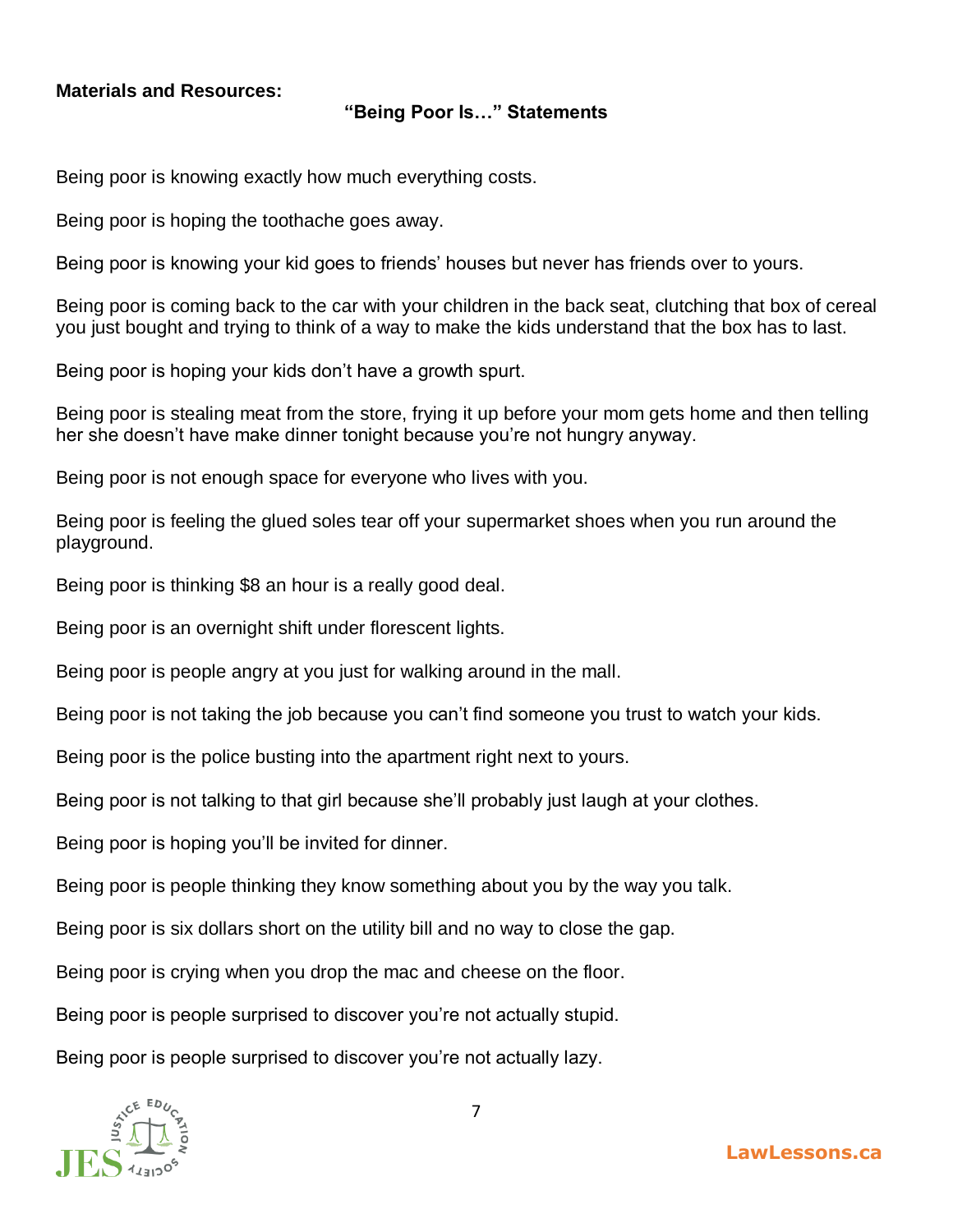Being poor is never buying anything someone else hasn't bought first.

Being poor is picking the 20 cent ramen instead of the 25 cent ramen because that's two extra packages for every dollar.

Being poor is getting tired of people wanting you to be grateful.

Being poor is knowing you're being judged.

Being poor is a box of crayons and a \$1 coloring book from a community center Santa.

Being poor is a \$200 paycheck advance from a company that takes \$250 when the paycheck comes in.

Being poor is a lumpy futon bed.

Being poor is knowing where the shelter is.

Being poor is people who have never been poor wondering why you choose to be so.

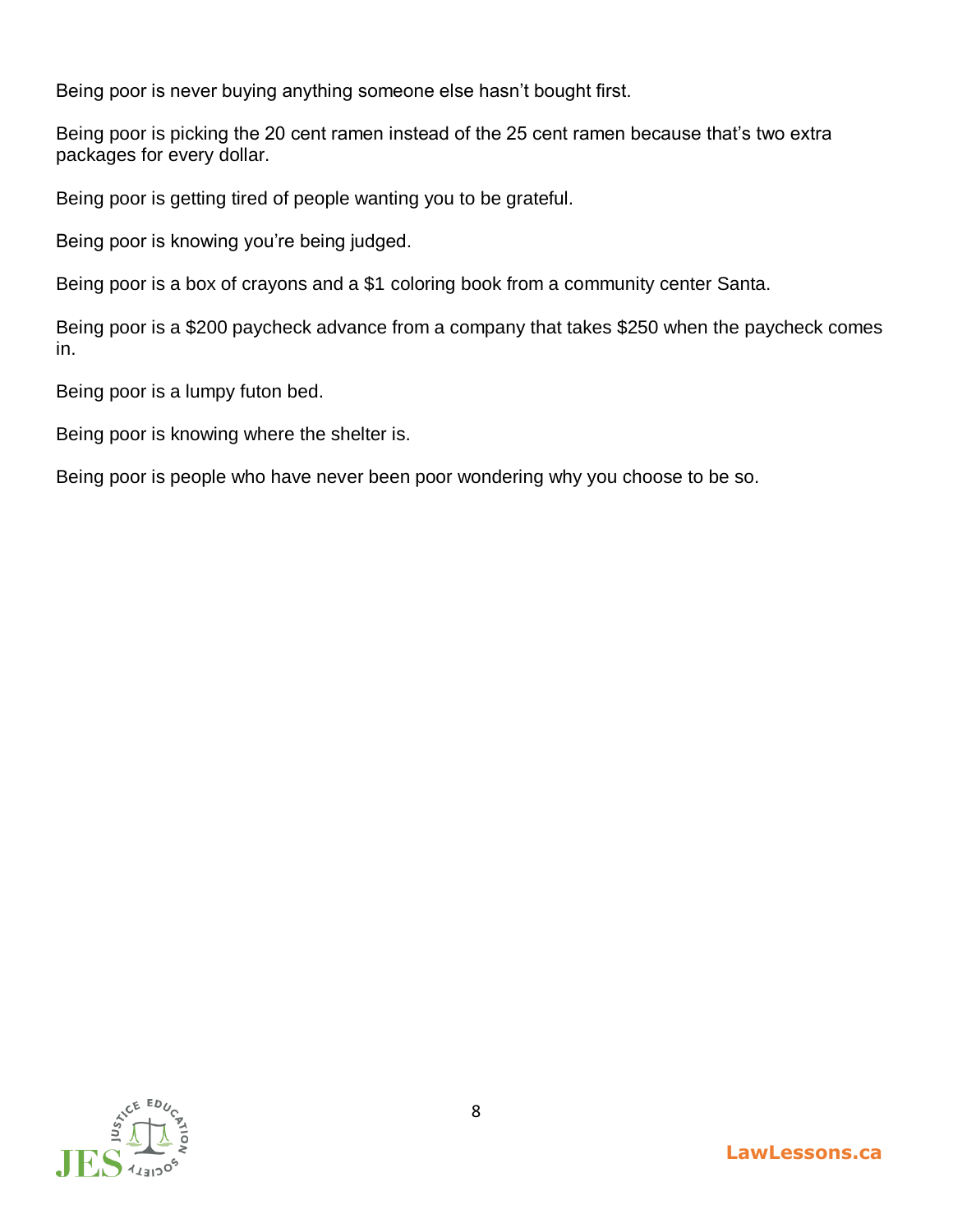# **Market Basket Measure**

Canada's poverty line is based on the Market Basket Measure. This is the cost of food, clothing, housing, transportation, and other items for individuals and families representing a modest, basic standard of living. The current poverty line is \$48,000 for a family of four living in Vancouver. If you divide this amount by 365 days in a year, the poverty line become \$95 a day for a family of four.

Calculate the following costs for your family over one month.

| Food                                              |  |
|---------------------------------------------------|--|
| Housing                                           |  |
| Utilities (including electricity, heat,<br>water) |  |
| Transportation                                    |  |
| Clothing                                          |  |
| Communication (cell phone &<br>internet)          |  |
| <b>Extra-curricular activities</b>                |  |
| Entertainment                                     |  |
| <b>MONTHLY TOTAL</b>                              |  |
| DAILY ESTIMATE (divide monthly<br>total by 30)    |  |

If your family had to live on less than \$95 a day, what would become most important? What would you have to give up?

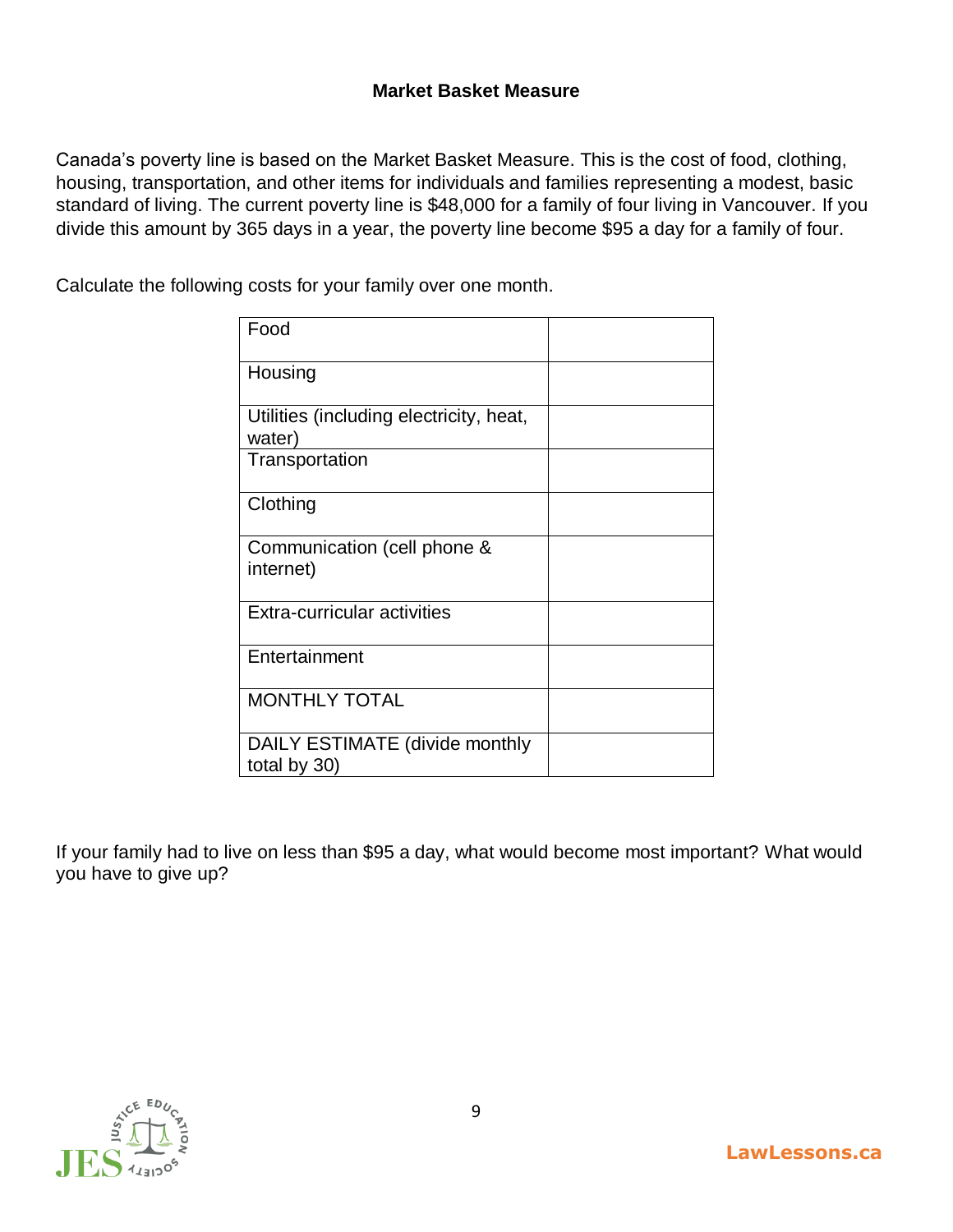# **Article Summary Sheet**

| $\Box$ |        | <b>Bibliographic Information</b>                                                                                                                                                            |  |  |  |  |
|--------|--------|---------------------------------------------------------------------------------------------------------------------------------------------------------------------------------------------|--|--|--|--|
|        | $\Box$ |                                                                                                                                                                                             |  |  |  |  |
|        | $\Box$ | Title of article:<br><u> 1989 - Johann John Stone, mars eta biztanleria (h. 1989).</u>                                                                                                      |  |  |  |  |
|        | $\Box$ | Name of magazine, newspaper, website, etc. containing the article:<br><u> 1989 - Johann Harry Harry Harry Harry Harry Harry Harry Harry Harry Harry Harry Harry Harry Harry Harry Harry</u> |  |  |  |  |
|        | $\Box$ |                                                                                                                                                                                             |  |  |  |  |
| $\Box$ |        | <b>Summary Information</b>                                                                                                                                                                  |  |  |  |  |
|        | $\Box$ | Briefly state the main idea or thesis presented in this article:                                                                                                                            |  |  |  |  |
|        |        | <u> 1989 - Johann Harry Harry Harry Harry Harry Harry Harry Harry Harry Harry Harry Harry Harry Harry Harry Harry</u>                                                                       |  |  |  |  |
|        | $\Box$ | Summarize the most important information, ideas, facts, etc. presented in this article:                                                                                                     |  |  |  |  |
|        |        | <u> 1989 - Johann Harry Harry Harry Harry Harry Harry Harry Harry Harry Harry Harry Harry Harry Harry Harry Harry</u><br><u> 1989 - Johann Stoff, amerikansk politiker (d. 1989)</u>        |  |  |  |  |
|        |        |                                                                                                                                                                                             |  |  |  |  |
|        |        |                                                                                                                                                                                             |  |  |  |  |
|        |        |                                                                                                                                                                                             |  |  |  |  |
|        |        |                                                                                                                                                                                             |  |  |  |  |
|        |        |                                                                                                                                                                                             |  |  |  |  |

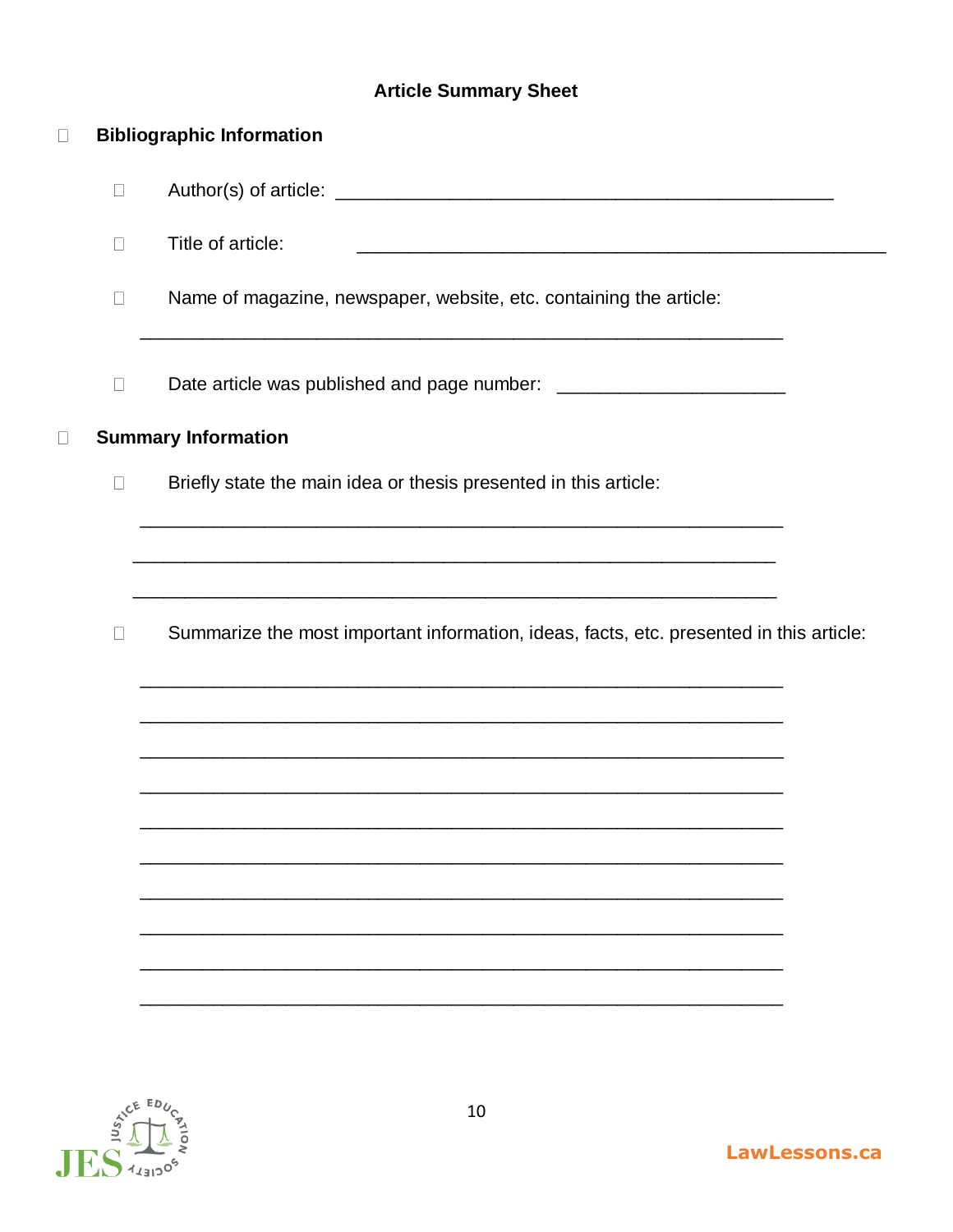#### **Personal Reaction**  $\Box$

| $\perp$ | What was the most surprising/interesting thing you found out by reading this article?                |
|---------|------------------------------------------------------------------------------------------------------|
|         |                                                                                                      |
|         |                                                                                                      |
|         |                                                                                                      |
|         |                                                                                                      |
|         |                                                                                                      |
|         |                                                                                                      |
|         |                                                                                                      |
|         |                                                                                                      |
| $\Box$  | What question(s) do you have after reading this article? What would you like to learn<br>more about? |
|         |                                                                                                      |
|         |                                                                                                      |
|         |                                                                                                      |
|         |                                                                                                      |
|         |                                                                                                      |
| П       | What other keywords/topics for further research did you find reading this article?                   |
|         |                                                                                                      |

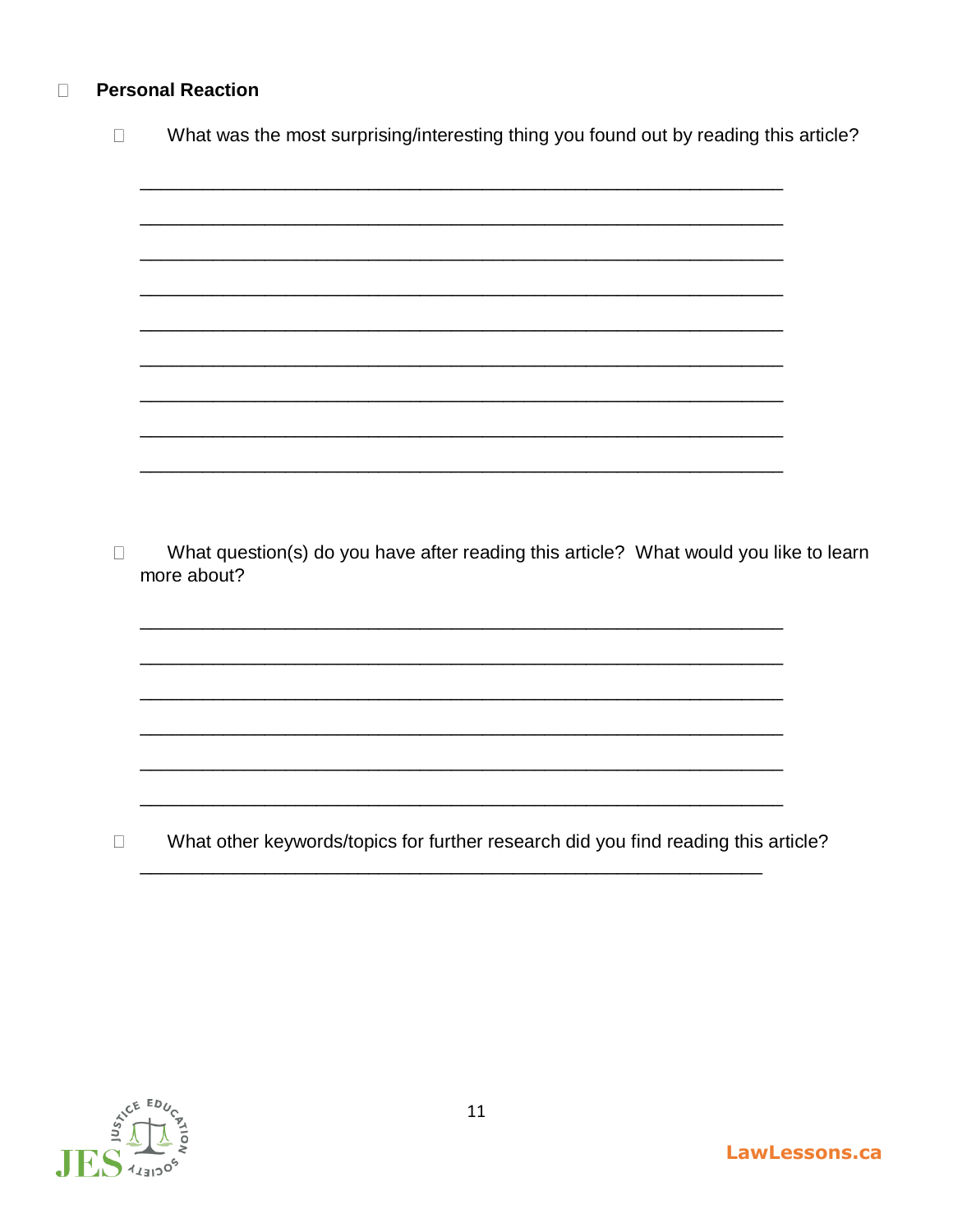# **List of Privileges for Sale**

1. When I learn about my country's history, I am shown that people of my colour made it what it is.

2. I am easily able to find role models of the same sexual orientation.

3. If I find myself in a legally dangerous situation, I can hire a lawyer to make sure my case is heard fairly.

4. I have expressions and everyday language reflect my sex (ex. A mailman; "all men are created equal"; mankind).

5. I am able to kiss/hug/be affectionate in public with my partner without threat or punishment.

6. I am able to choose bandages or pantyhose in "nude" or "flesh" colour and have them more or less match my skin.

7. I am freely able to discuss my relationship with others without fear of judgment.

8. I can walk around my neighbourhood at night without legitimate concern for my safety.

9. I can turn on the television or open to the front page of the paper and see people of my race widely represented.

10.If I have a bad day or am in a bad mood, people aren't going to blame it on my sex.

11.I can worry about racism without being seen as self-interested or self-seeking.

12. I can dress how I want and not worry that it will be used as a defense if I am raped.

13. I am able to participate in sports and other extracurricular activities with friends of mine.

14.I am easily accepted by my neighbors, colleagues, and new friends.

15.Regardless of the season, I can count on being able to fall asleep in a room with a comfortable temperature.

16.I am able to go to a doctor visit and have them understand my sexual orientation.

17.I am able to focus on my education rather than working while I study.

18.People correctly assume my sexual orientation.

19.I can walk down a public street without the fear of sexual harassment.

20.I am able to be open and have my partner accepted by my family.

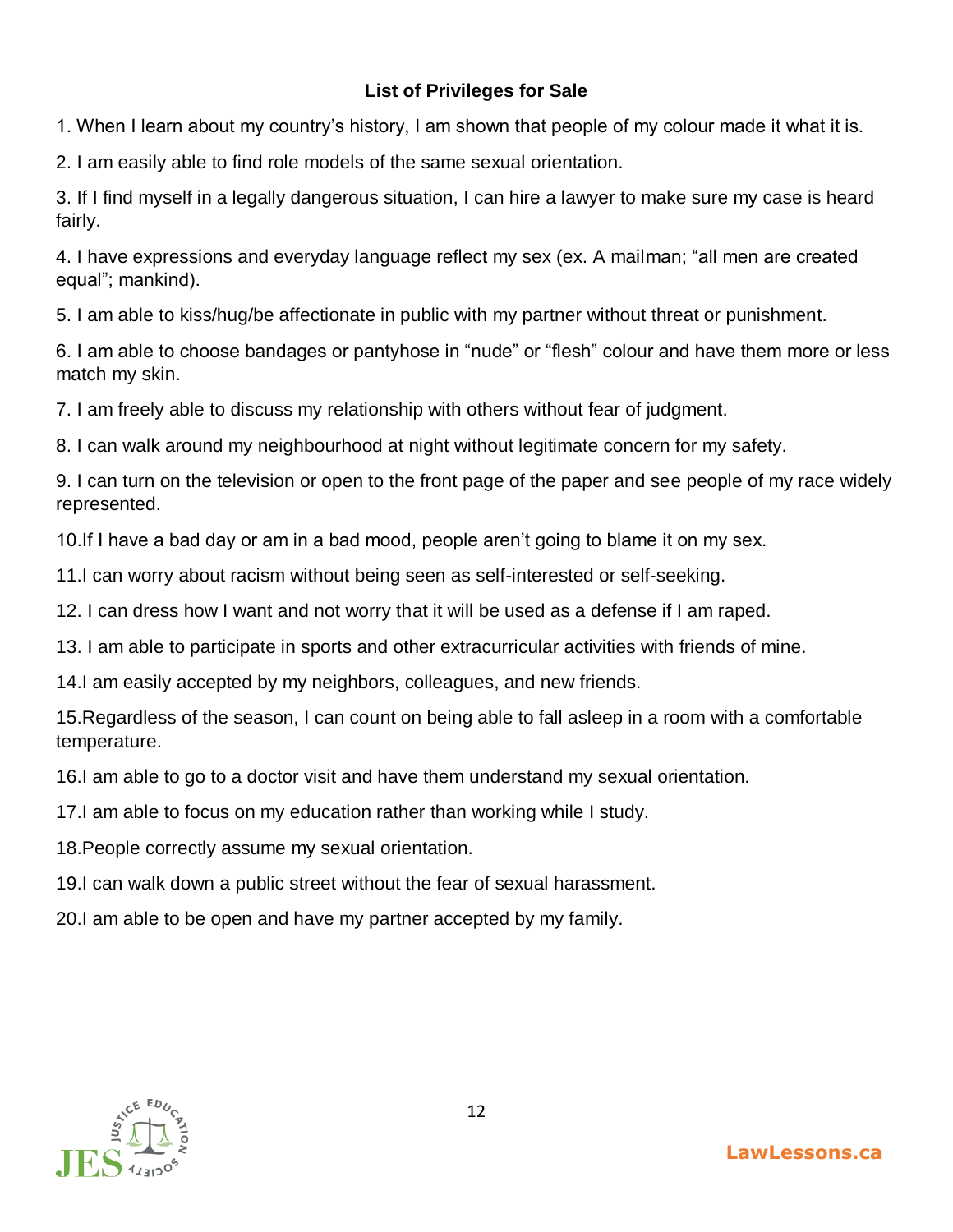# **Reflection**

*Write a reflection answering the following questions. Remember to include connections to poverty, capitalism, and privilege.* 

1. What was the most interesting part of this study for you?

2. How does having an awareness of power and privilege impact your daily life? What do you notice in your every-day life about economic inequality?

3. What are some of the ways we can challenge economic inequality on a personal level, a community level and a global level?

4. What are you curious to learn more about that we did not cover?